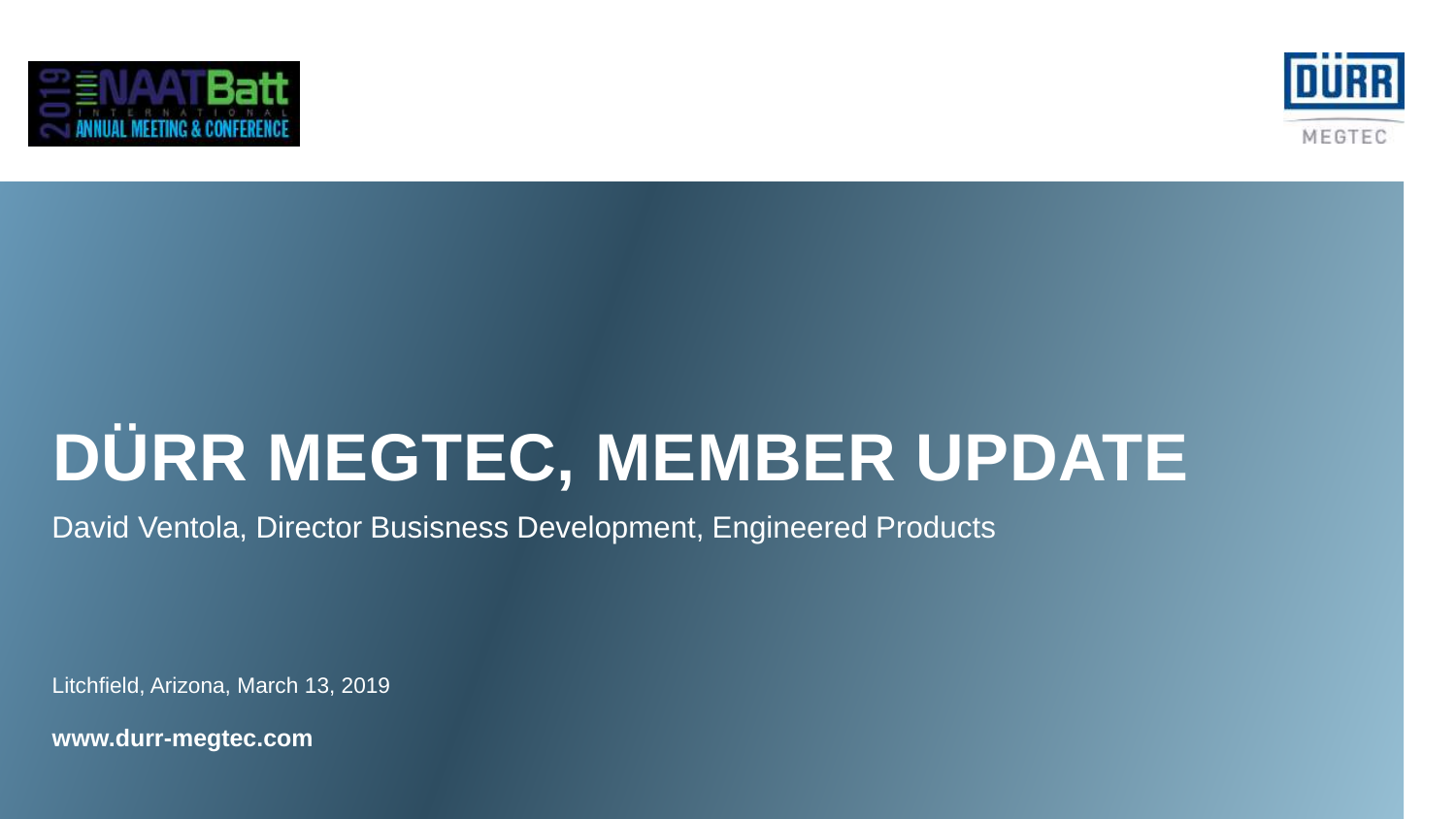

#### 01 Overview of Dürr

- 02 Products for Li-ion Battery Electrode Manufacturing
- 03 Services for Li-ion Battery Electrode Manufacturing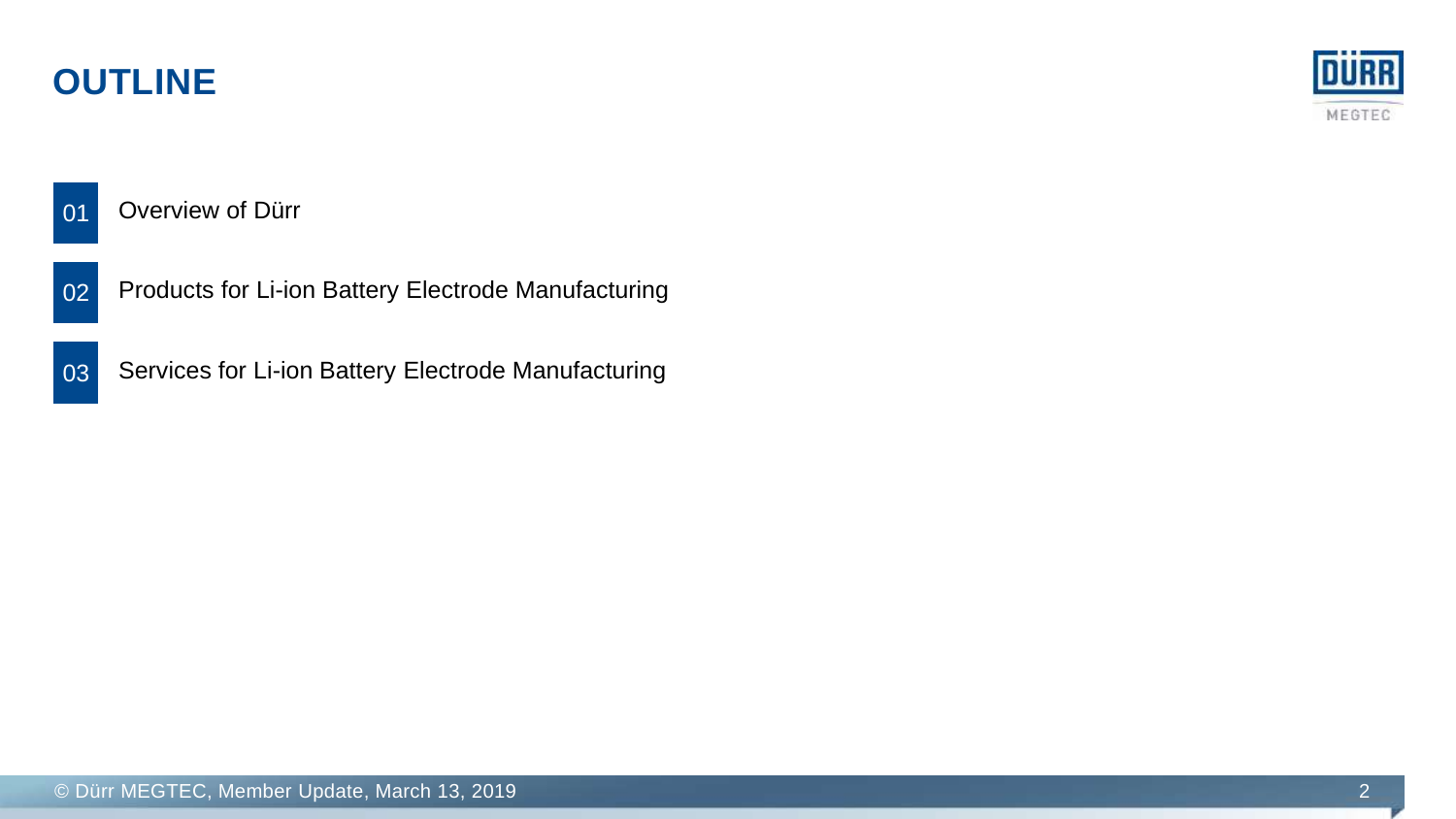## **DÜRR GROUP**

## MEGTEC

Customer porfolio

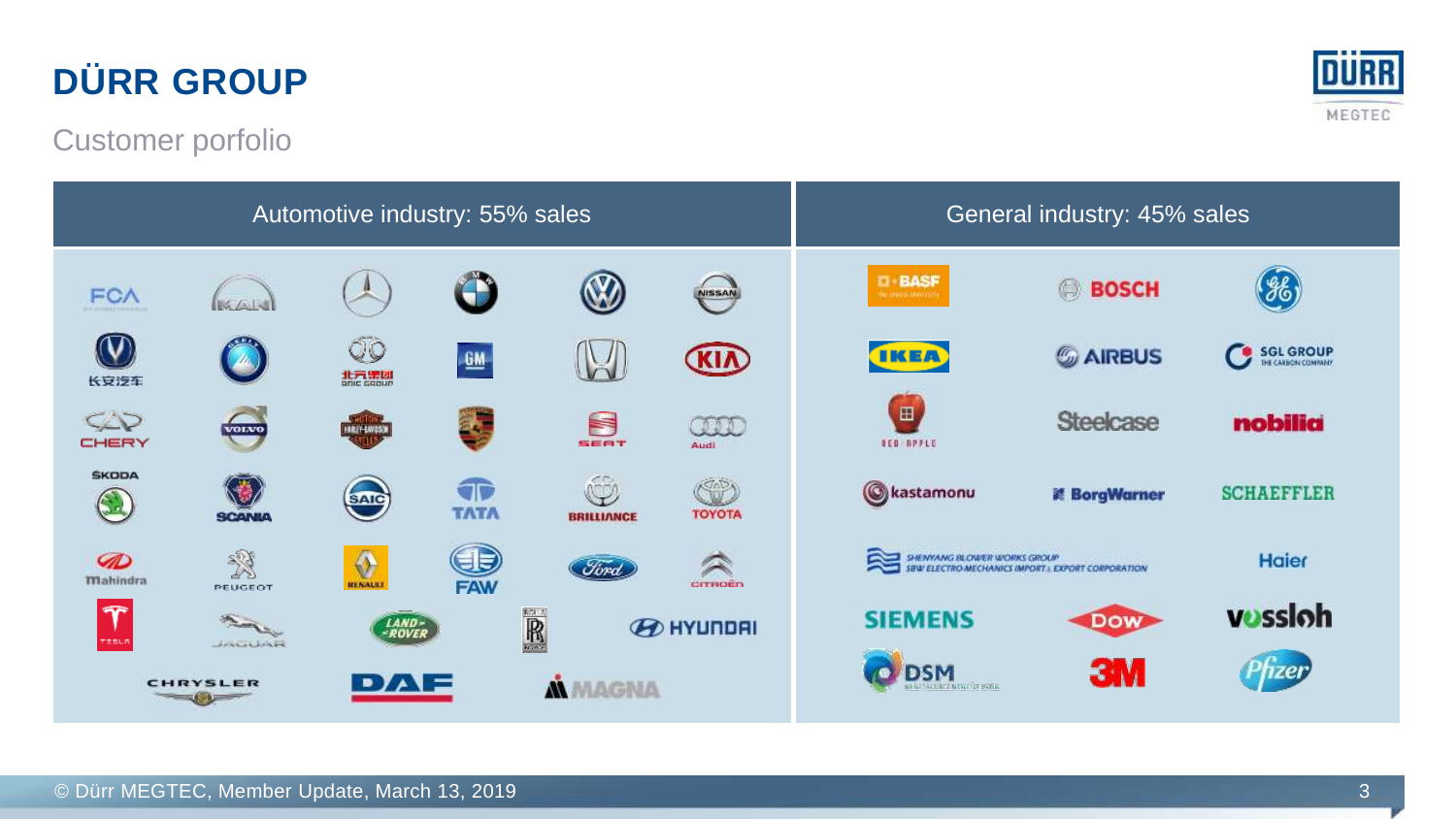## **DÜRR GROUP: 5 GLOBAL DIVISIONS**



#### Sales 2017: € 3.7 billion, employees 2017: approx. 15,000

| <b>Paint and</b><br><b>Final Assembly</b><br><b>Systems</b> | <b>Application</b><br><b>Technology</b>                                                                | <b>Clean Technology</b><br><b>Systems</b>                              | <b>Measuring</b><br>and Process<br><b>Systems</b>           | Woodworking<br><b>Machinery and</b><br><b>Systems</b> |
|-------------------------------------------------------------|--------------------------------------------------------------------------------------------------------|------------------------------------------------------------------------|-------------------------------------------------------------|-------------------------------------------------------|
| • Paint and final<br>assembly systems                       | • Paint application,<br>glueing and seam<br>sealing technology;<br>products for industrial<br>painting | • Exhaust-air purification<br>systems, energy<br>efficiency technology | • Balancing, assembly,<br>testing and filling<br>technology | • Machinery and plants<br>for woodworking             |
| ❸<br>1.2 billion<br>3,500                                   | <b>3</b> 0.6 billion<br>2,100                                                                          | $\bigcirc$ 0.2 billion<br>600                                          | $\bullet$ 0.5 billion<br>2,300                              | ❸<br>1.2 billion<br>2<br>6,400                        |
| <b>DURR</b>                                                 | DURR                                                                                                   | <b>DURR</b>                                                            | <b>EX SCHENCK DURR</b>                                      | <b>KE HOMAG</b>                                       |
|                                                             |                                                                                                        | MEGTEC                                                                 |                                                             | Sales<br>Employees                                    |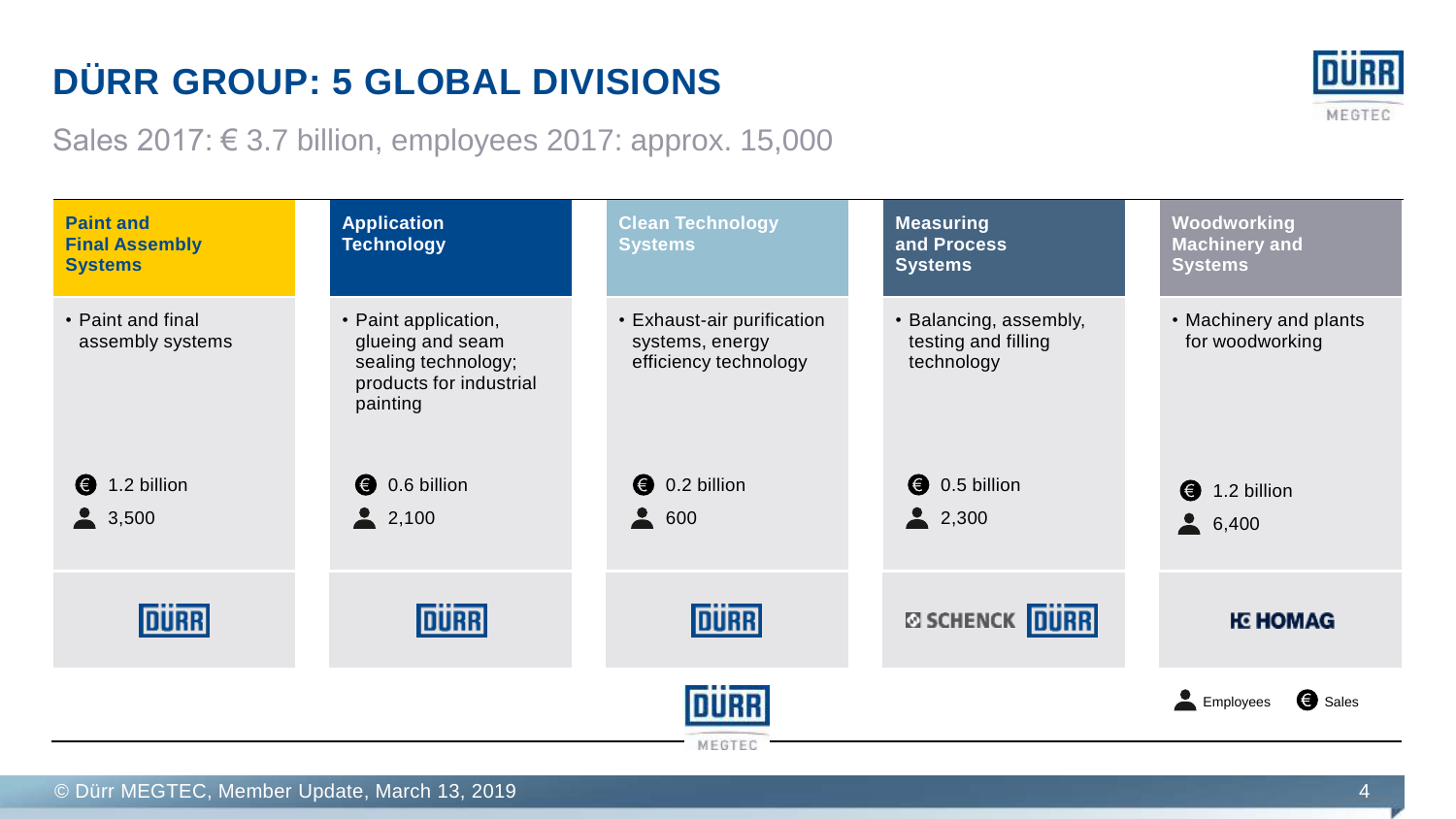### **GEOGRAPHICAL CLASSIFICATION: ORDER INTAKE**



Global positioning, 3 strong pillars: Asia, the Americas and Europe





in  $\epsilon$  million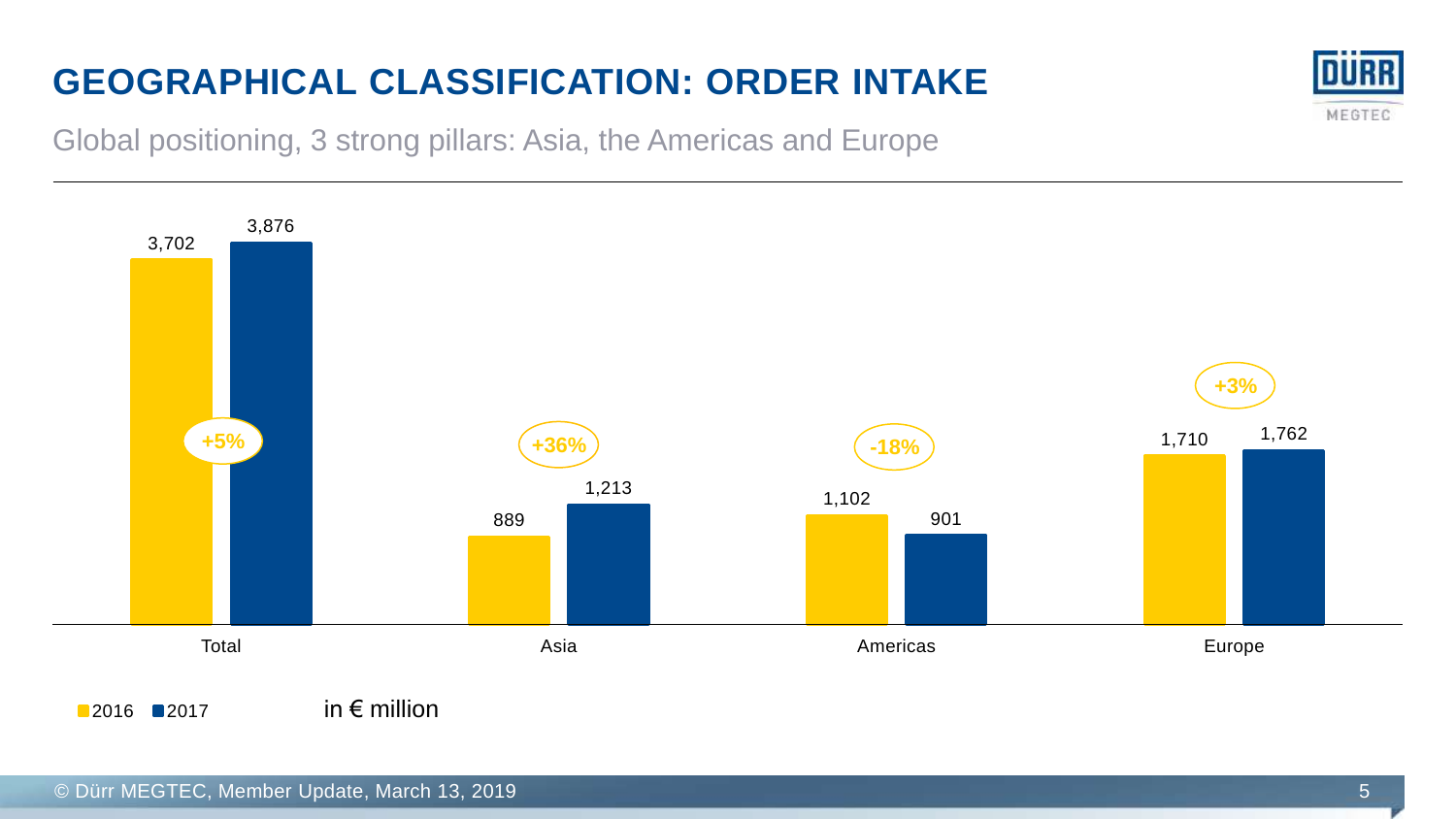### **PRODUCTS**

MEGTEC

For Li-ion Battery Electrode Manufacturing



Coating Lines: R&D to Mass Production NMP Recovery & Purification





Roll-to-Roll Secondary Drying (2<sup>nd</sup> half 2019)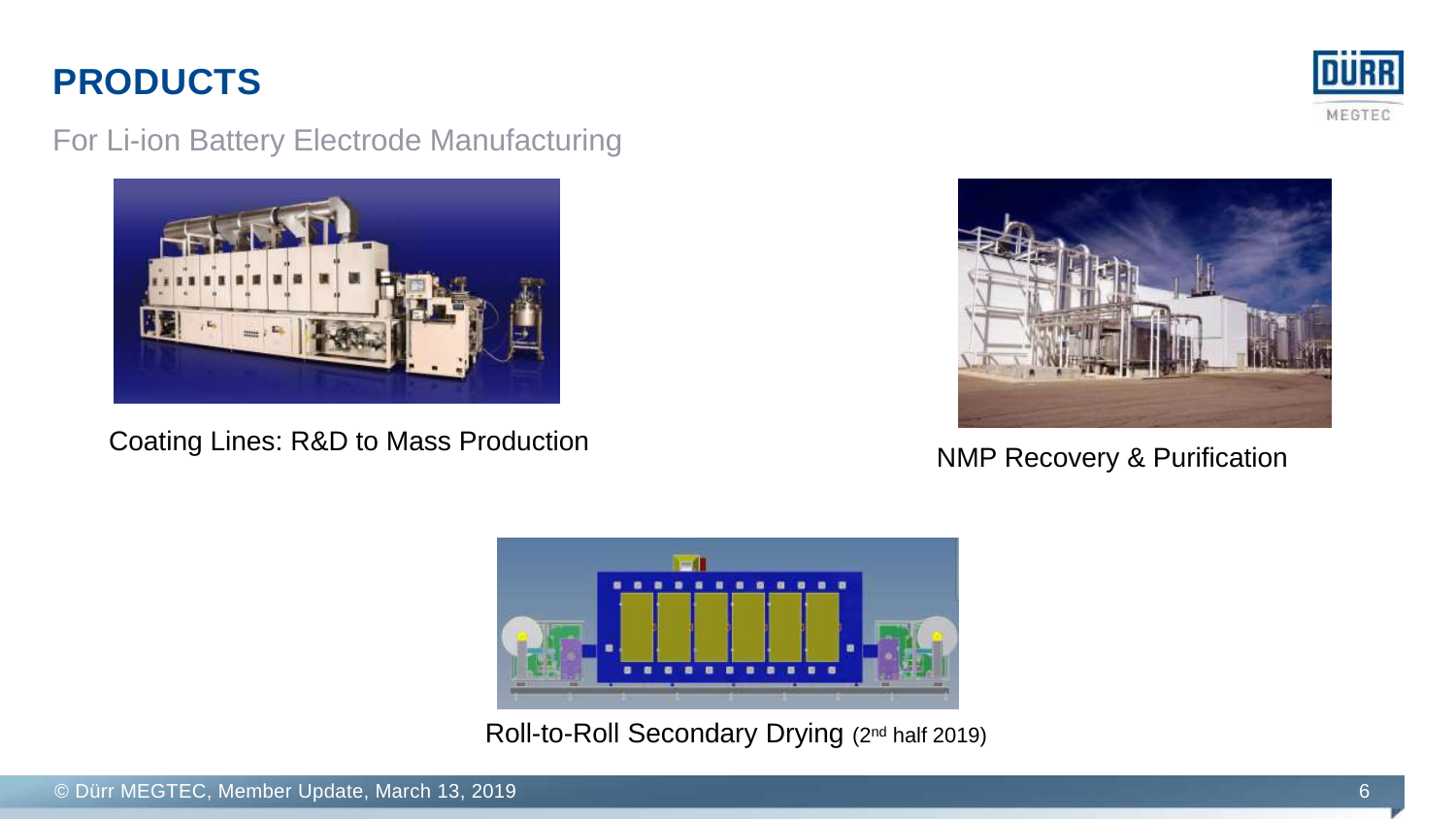

### **SERVICES**

For Li-ion Battery Electrode Manufacturing

Complete Electrode Line by complementing MEGTEC products with those of world-class suppliers



#### Process Development & Scale-up

**MEGTEC** Development Center





**MEGTEC** PilotCoaterTM



**MEGTEC** GigaCoater®